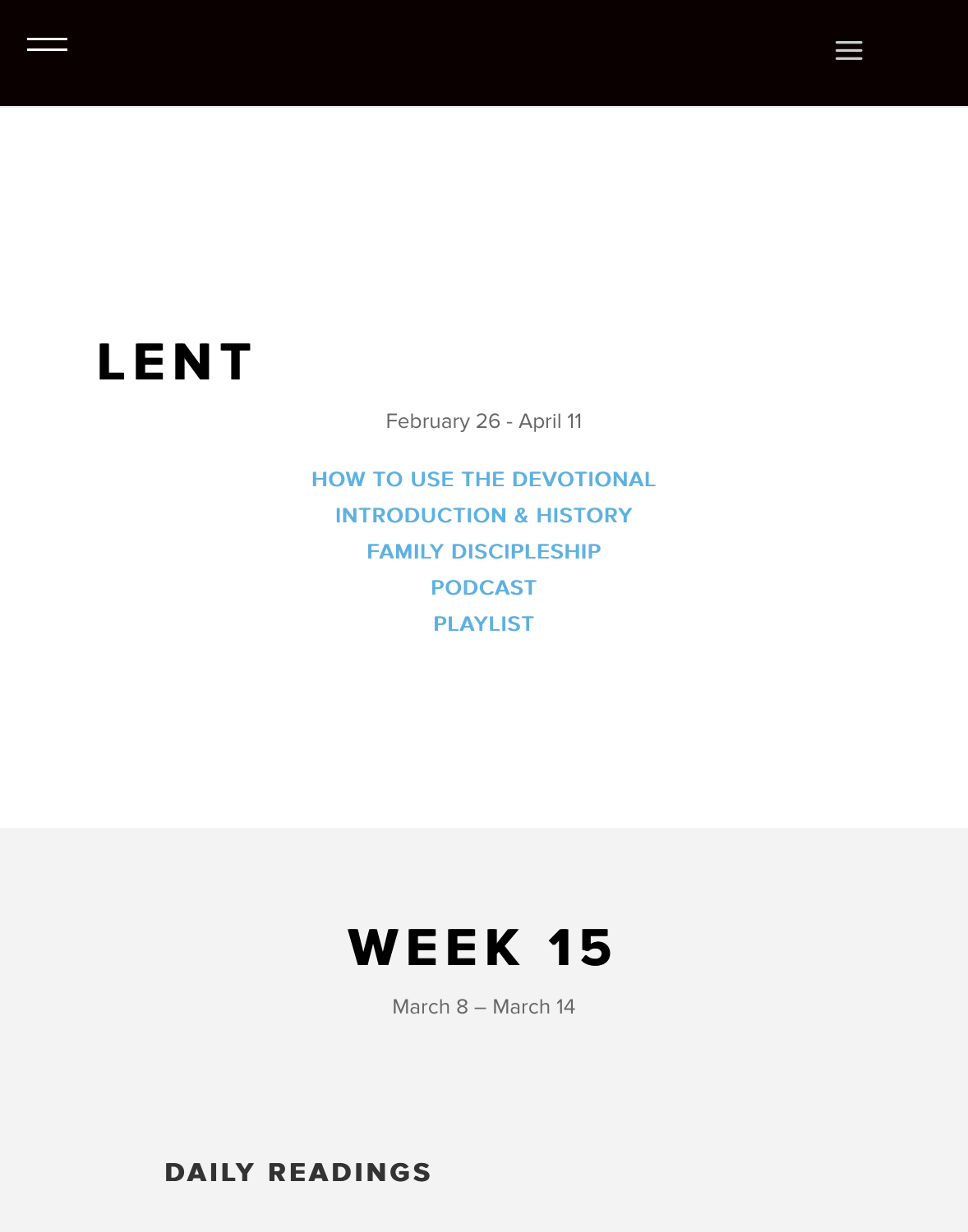Luke 20:1-26; Psalm 45:8-17; Proverbs 7:18-21

**Tuesday** 

Luke 20:27-47; Luke 21:1-4; Psalm 46:1-4; Proverbs 7:22-24

Wednesday

Luke 21:5-38; Psalm 46:5-11; Proverbs 7:25-27

**Thursday** 

Luke 22:1-13; Psalm 47:1-9; Proverbs 8:1-3

Friday

Matthew 26:14-20; Psalm 48:1-5; Proverbs 8:4-7

**Saturday** 

Mark 14:1-17; Psalm 48:6-14; Proverbs 8:8-10

#### **DEVOTIONAL: READ LUKE 19:41-48 DEVOTIONAL: READ LUKE 19:41-48**

Just after Jesus' Triumphal Entry into Jerusalem, He approached the city and over the spiritual blindness of the people. He entered as the present Prin Peace, able to take away the sins of the world, but He knew that they had already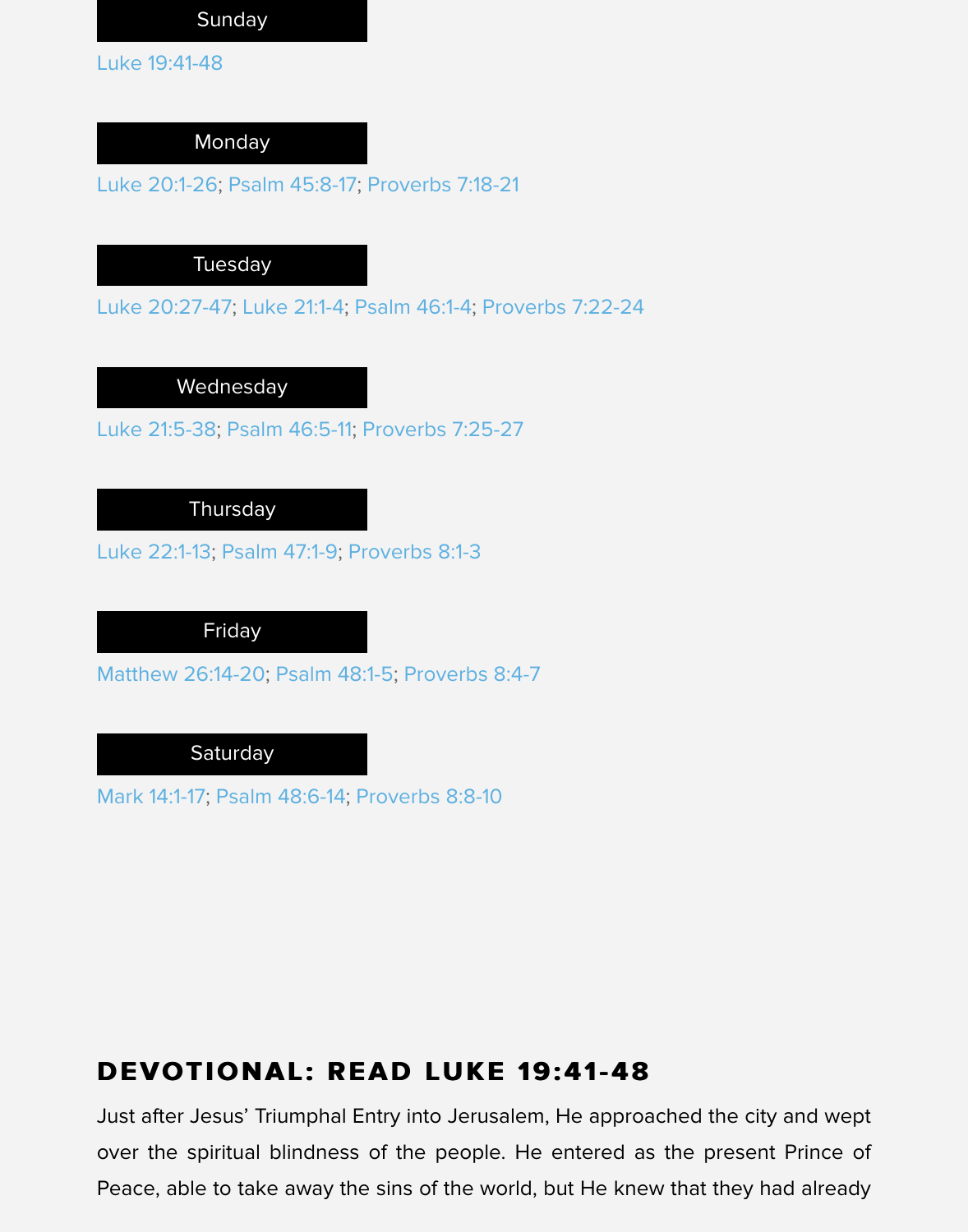Arriving at the temple, Jesus' sorrow grew. The temple was to be a place where people could pray and worship the Lord. Yet, it had become more about financial profiting of men than worship of God. As Jesus continued to teaching and healing, those in power sought to bring death and destruction Jesus and His ministry.

The gospel of Jesus Christ, as shared by Jesus Himself, was simple: "The king of God has come near. Repent and believe the good news!" (Mark 1:15). It is to Jesus for who He really is and respond to Him. Jesus brings forgiveness. brings salvation. Jesus brings love, light, rest, and peace.

Let us not be blind to our blindness! May we recognize if we have made religious practice about ourselves. May we see our sin and [weep over](https://www.biblegateway.com/passage/?search=Mar%201:15&version=NIV&src=tools) it as. did. May we repent of our sin and turn to Him. May we see Jesus and know peace He brings.

#### **REFLECTION REFLECTION**

Ask the Lord to reveal a specific area of blindness in your life. In what area you not accurately seeing Jesus or yourself?

What patterns in your life reflect a desire for selfish gain rather than humble submission?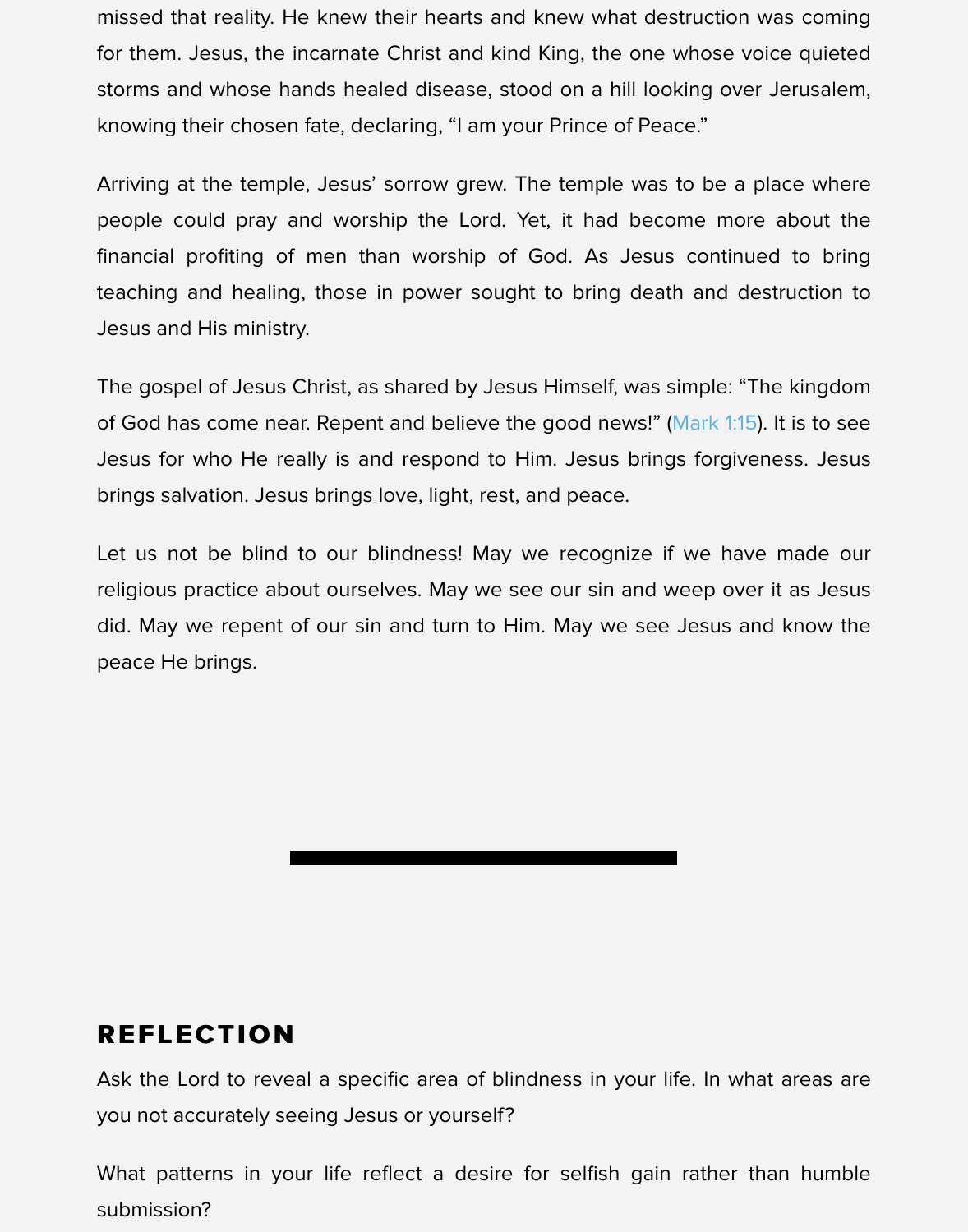#### **DISCUSSION DISCUSSION**

What place do you feel the most at peace?

#### **PRAYER**

"Have mercy on me, O God, according to your unfailing love; according to great compassion blot out my transgressions. Wash away all my iniquity cleanse me from my sin" (Psalm 51:1-2).

Help me to see where I have put myself before You, God. Help me to turn from selfishness. For I have been so preoccupied with the things of this world, I become immune to the reality of having You nearer than the next breath.

"Create in me a pure hea[rt, O God, an](https://www.biblegateway.com/passage/?search=Psalm%2051:1-2&version=NIV&src=tools)d renew a steadfast spirit within me. D cast me from your presence or take your Holy Spirit from me" (Psalm 51:10-11).

Let me become more aware, more enthralled, and more satisfied by presence. Amen.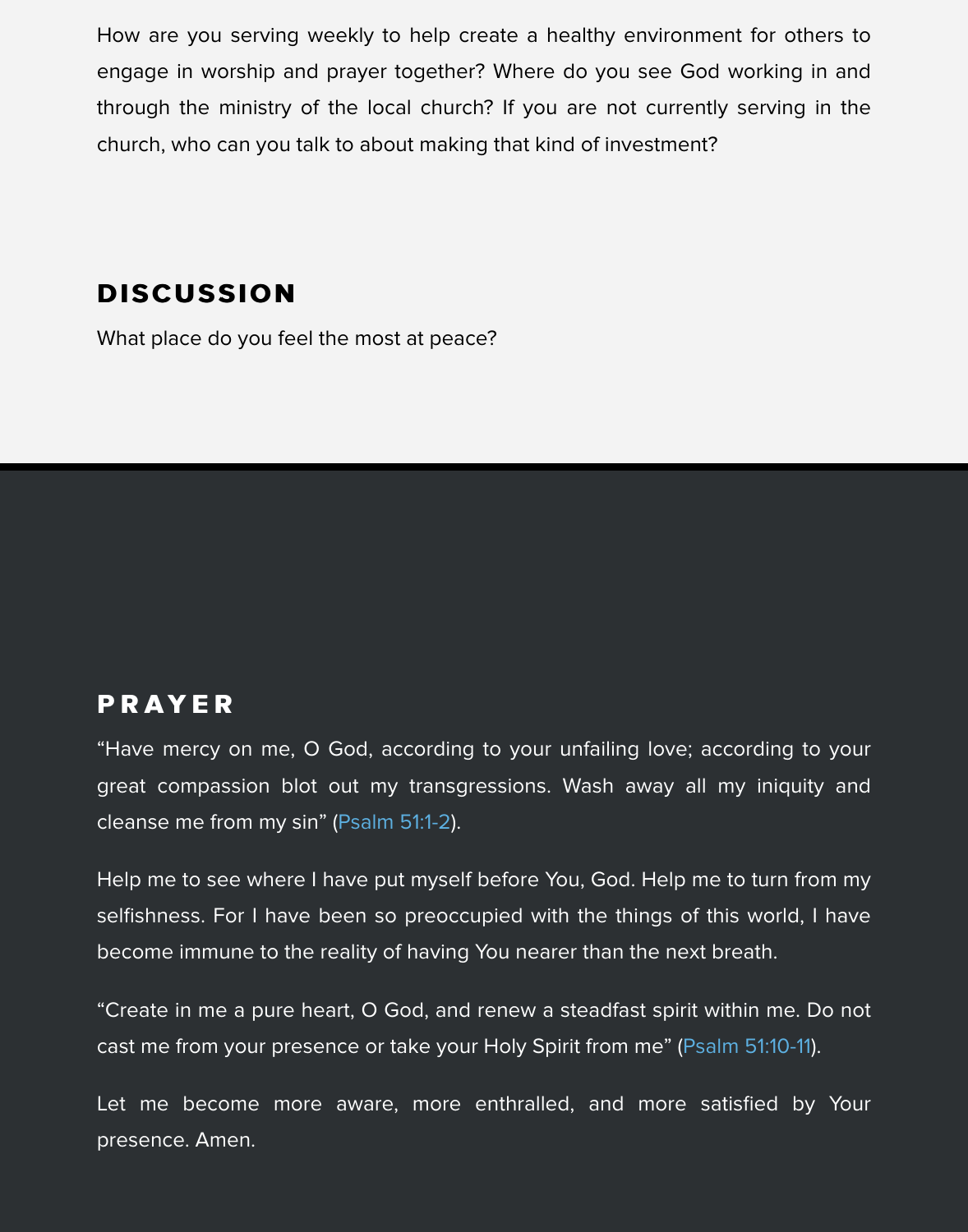## **SUBSCRIBE SUBSCRIBE**

Receive Clarity devotionals weekly by email

Email

**SUBSCRIBE**